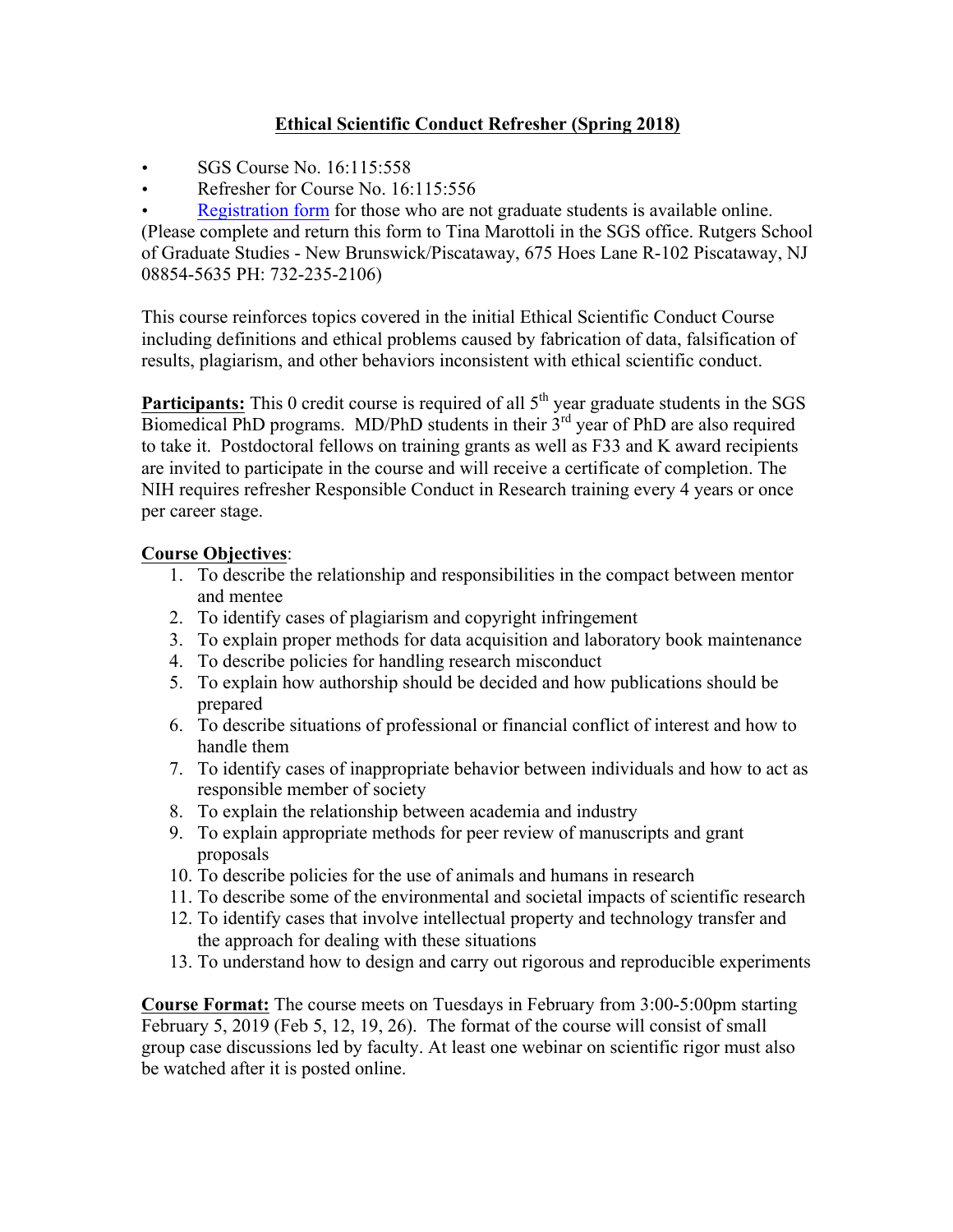**Small Group Assignments:** The class will be held in rooms N10-N12 on the second floor of the Kessler Teaching Wing of Robert Wood Johnson Medical School (one floor above the West Lecture Hall). The faculty facilitating the small group discussions will vary from week to week. The detailed list of assignments can be found in a separate attachment.

- Group 1 (Room N10)
- Group 2 (Room N11)
- Group 3 (Room N12)

**Course Materials**: Cases are taken from the Office of Research Integrity. RCR Casebook: Stories about Researchers Worth Discussing. http://ori.hhs.gov/rcr-casebook-stories-about-researchers-worth-discussing Webinars on Scientific Rigor and Reproducibility are found here https://www.nigms.nih.gov/training/pages/clearinghouse-for-training-modules-toenhance-data-reproducibility.aspx http://neuronline.sfn.org/tmedr

**Grading Policy and Attendance**: This course is graded P/F, with attendance required. Students must be present for the entire class period and signed in to be graded as present. Active participation is expected.

Those missing an in person session must complete a written assignment by responding to the cases questions and submitting the document to the course director. Alternatively, you can watch an additional webinar if you miss a session. Those missing more than 1 session will receive a grade of Incomplete ("IN"). Incomplete grades must be remediated. Failure to remediate results in grades of IN be changed to F.

**Students with Disabilities**: Rutgers University welcomes students with disabilities into all of the University's educational programs. In order to receive consideration for reasonable accommodations, a student with a disability must contact the appropriate disability services office at the campus where you are officially enrolled, participate in an intake interview, and provide documentation:

https://ods.rutgers.edu/students/documentation-guidelines. If the documentation supports your request for reasonable accommodations, your campus's disability services office will provide you with a Letter of Accommodations. Please share this letter with your instructors and discuss the accommodations with them as early in your courses as possible. To begin this process, please complete the Registration form on the ODS web site at: https://ods.rutgers.edu/students/registration-form.

**Academic Integrity**: All students are responsible for locating, reading, and abiding by the University Policy on Academic Integrity for Graduate Students. The policy is available on-line at http://academicintegrity.rutgers.edu/academic-integrity-policy/ and is outlined in the SGS handbook

http://rwjms.rutgers.edu/education/gsbs/current/student\_handbook.html